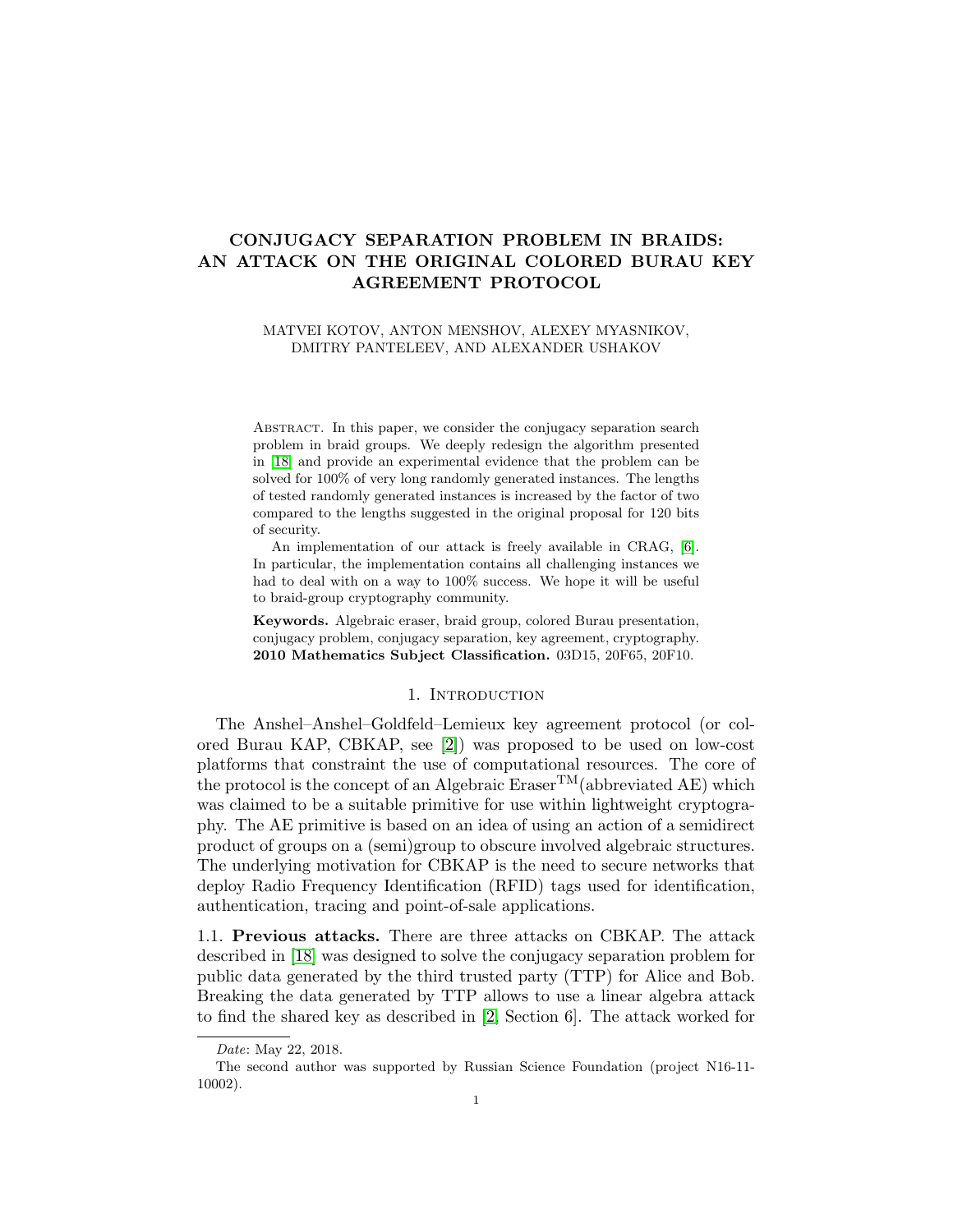relatively short keys and failed for the parameters suggested for practical use.

KTT attack [\[11\]](#page-15-3) used linear algebra and attempted to determine a part of the private key data. According to [\[10\]](#page-15-4) KTT just described a class of weak keys, that would not be used and by choosing the private key data in a specific way, this attack can be defeated.

Recently, the paper [\[5\]](#page-15-5) improved the KTT attack. The new attack reconstructs the shared secret using all of the public information and performing a large precomputation. It is claimed in [\[3\]](#page-15-6) that time complexity necessary for the attack to complete grows very fast for appropriately chosen parameters.

1.2. Our contribution. In this paper we deeply revise the attack proposed in [\[18\]](#page-15-0) that operated based on geodesic-braid approximation only. We use ideas of geometric and computational group theory to defeat the TTP algorithm and solve the related conjugacy separation problem with 100% success rate for instances twice as long as originally proposed instances. Our algorithm does not use any specific assumptions on the given input except those described in the original paper [\[2\]](#page-15-2).

### 2. Preliminaries: group of braids

In this section we follow the exposition of [\[17,](#page-15-7) Section 5.1]. A braid is obtained by laying down a number of parallel pieces of strands and intertwining then, without loosing track of the fact that they run essentially in the same direction. In our pictures the direction is horizontal. We number strands at each horizontal position from the top down. See Figure [1](#page-1-0) for example.



<span id="page-1-0"></span>Figure 1. A 4-strand braid.

If we put down two braids u and v in a row so that the end of u matches the beginning of  $v$  we get another braid denoted by  $uv$ , i.e., concatenation of n-strand braids is a product. We consider two braids equivalent if there exists an isotopy between them, i.e., it is possible to move the strands of one of the braids in space (without moving the endpoints of strands and moving strands through each other) to get the other braid. We distinguish a special n-strand braid which contains no crossings and call it a trivial braid. Clearly the trivial braid behaves as left and right identity relative to the defined multiplication. The set  $B_n$  of isotopy classes of *n*-strand braids has a group structure, because if we concatenate a braid with its mirror image in a vertical plane the result is isotopic to the trivial braid.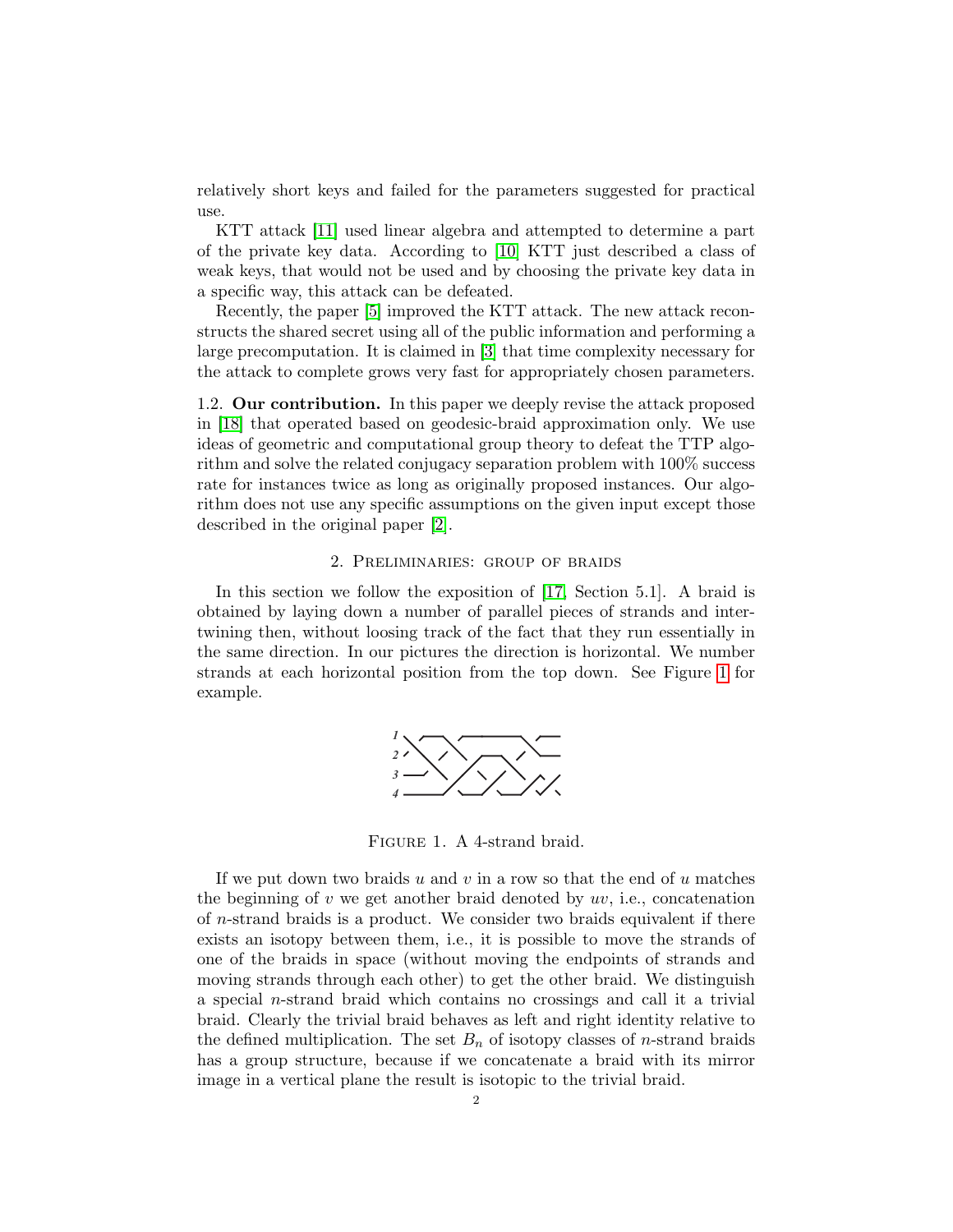

<span id="page-2-0"></span>FIGURE 2. Generators of  $B_4$  and their inverses.



<span id="page-2-1"></span>FIGURE 3. Typical relations in braids.

Each braid is uniquely defined by a sequence of strand crossings. A crossing is called positive if the front strand has a positive slope, otherwise it is called negative. There are exactly  $n-1$  crossing types for *n*-strand braids, we denote them by  $x_1, \ldots, x_{n-1}$ , where  $x_i$  is a positive crossing of *i*th and  $i+1$ st strands. See Figure [2](#page-2-0) for an example for  $B_4$ . Since, as we mentioned above, any braid is a sequence of crossings, the set  $\{x_1, \ldots, x_{n-1}\}$  generates  $B_n$ . It is easy to see that crossings  $x_1, \ldots, x_{n-1}$  are subject to the relations

$$
[x_i, x_j] = 1
$$

for every i, j such that  $|i - j| > 1$  and

$$
x_i x_{i+1} x_i = x_{i+1} x_i x_{i+1}
$$

for every i such that  $1 \leq i \leq n-2$ . The corresponding braid configurations are shown in Figure [3.](#page-2-1) It is more difficult to prove that these two types of relations actually describe the equivalence on braids, i.e., the braid group  $B_n$  has the following (Artin) presentation:

$$
B_n = \left\langle x_1, \ldots, x_{n-1} \mid \begin{array}{c} x_i x_j x_i = x_j x_i x_j & \text{if } |i-j| = 1 \\ x_i x_j = x_j x_i & \text{if } |i-j| > 1 \end{array} \right\rangle.
$$

A word  $w = w(x_1, \ldots, x_{n-1})$  in the generators of  $B_n$  and their inverses is called a *braid word*. Length  $|w|$  of a braid word w is the number of letters in w.

From this description, one easily sees that there are many pairs of commuting subgroups in  $B_n$ , which makes it possible to use  $B_n$  as the platform group for protocols. For example, Ko, Lee et al. [\[14\]](#page-15-8) used the following two commuting subgroups:  $L_n = \langle x_1, \ldots, x_{\lceil \frac{n}{2} \rceil - 1} \rangle$  and  $U_n = \langle x_{\lceil \frac{n}{2} \rceil + 1}, \ldots, x_{n-1} \rangle$ .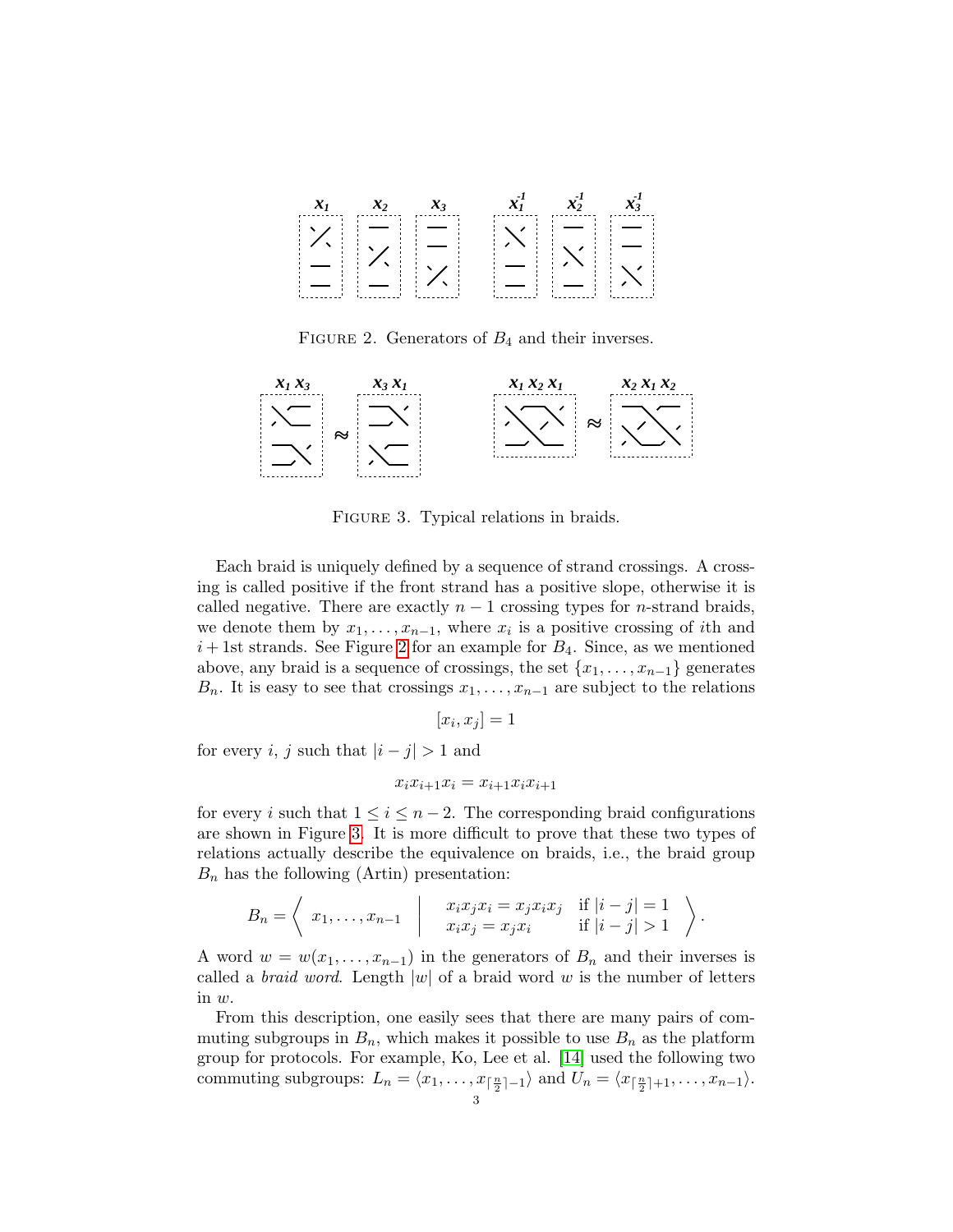2.1. Dehornoy handle-free form. Let w be a word in generators of  $B_n$ . An  $x_i$ -handle is a subword of w of the form

$$
x_i^{-\varepsilon} w(x_1,\ldots,x_{i-2},x_{i+1},\ldots,x_n)x_i^{\varepsilon},
$$

where  $\varepsilon = \pm 1$ . Schematically, an  $x_i$ -handle can be shown as in Figure [4.](#page-3-0) An  $x_i$ -handle  $x_i^{-\varepsilon}wx_i^{\varepsilon}$  where  $w=w(x_1,\ldots,x_{i-2},x_{i+1},\ldots,x_n)$  is called



<span id="page-3-0"></span>Figure 4. A handle.

permitted if w does not contain  $x_{i+1}$ -handles. We say that the braid word  $v'$  is obtained from the braid word  $v$  by a one step handle reduction if some subword of v is a permitted  $x_i$ -handle  $x_i^{-\varepsilon}wx_i^{\varepsilon}$  and v' is obtained from v by applying the following substitutions for all letters in a handle  $x_i^{-\varepsilon}wx_i^{\varepsilon}$ :

$$
x_j^{\pm 1} \rightarrow \begin{cases} 1 & \text{if } j = i, \\ x_{i+1}^{\varepsilon} x_i^{\pm 1} x_{i+1}^{\varepsilon} & \text{if } j = i+1, \\ x_j^{\pm 1} & \text{if } j < i \text{ or } j > i+1. \end{cases}
$$

Schematically, a reduction of an  $x_i$ -handle can be shown as in Figure [5.](#page-3-1) We



<span id="page-3-1"></span>FIGURE 5. Removing a permitted  $x_i$ -handle.

say that the braid word  $v'$  is obtained from the braid word v by m step handle *reduction* if there exists a sequence of  $m + 1$  words  $v = v_0, v_1, \ldots, v_m =$  $v'$  each of which is obtained from the previous one by a one step handle reduction. A braid word is called handle-free if it contains no handles. The next theorem describes the main properties of handle reduction.

**Theorem** ([\[7\]](#page-15-9)). Let  $v$  be a braid word. The following holds: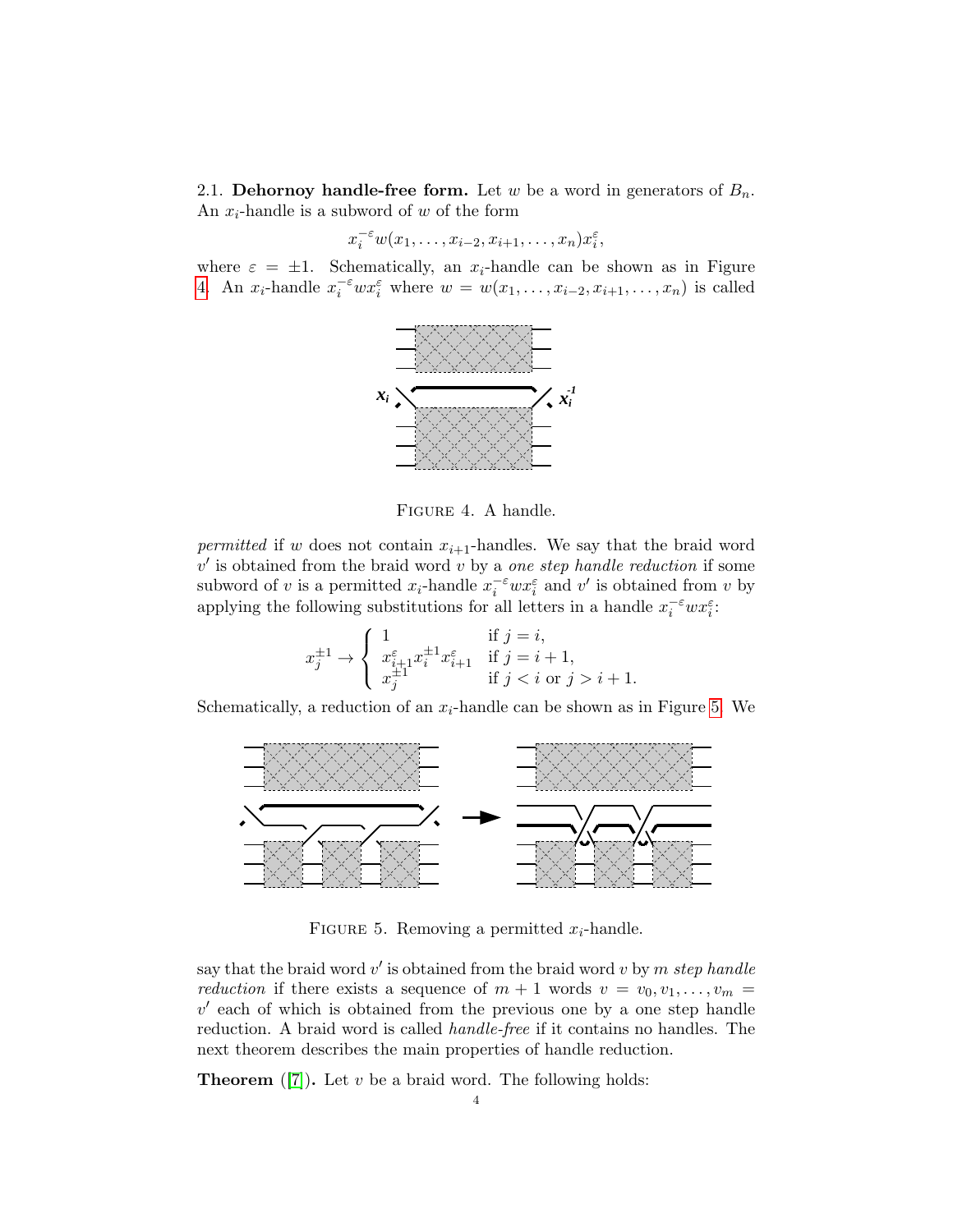- Any sequence of handle reductions applied to  $v$  eventually stops and produces a handle-free braid word  $v'$  (which in general depends on a particular sequence of reductions) representing the same element of the braid group as v.
- The word  $v$  represents identity of a braid group if and only if any sequence of handle reductions applied to v produces the trivial word.

Remark 2.1 (Complexity estimates). Even though the handle reduction procedure in practice is very efficient and most of the time works in linear time in terms of the length of a braid word, there is no good theoretical complexity estimate. For more on strategies for handle reduction and the the related discussion on complexity issues see [\[8,](#page-15-10) Section 3.3].

2.2. Garside normal form. The group  $B_n$  has a cyclic center generated by the element  $\Delta^2$ , where  $\Delta$  is the element called the half twist and can be expressed in the generators of  $B_n$  as follows:

$$
\Delta = (x_1 \ldots x_{n-1}) \cdot (x_1 \ldots x_{n-2}) \cdot \ldots \cdot (x_1).
$$

Any element  $g \in B_n$  can be uniquely represented in the form

 $\Delta^p \xi_1 \dots \xi_p$ 

where  $\xi_1, \ldots, \xi_p$  are permutation braids satisfying certain conditions, called the left Garside normal form. For more detail see [\[9,](#page-15-11) Chapter 9].

2.3. Geodesic braid approximation. Let  $w$  be a word in generators of  $B_n$ . The problem of computing a geodesic word for words in  $B_{\infty}$  is known to be NP-complete (see [\[19\]](#page-15-12)). It is known however (see e.g. [\[20,](#page-15-13) [12,](#page-15-14) [13\]](#page-15-15)) that many NP-complete problems have polynomial time generic- or average-case solutions or have good approximate solutions.

The following algorithm tries to minimize the given braid word. It exploits the property of Dehornoys form that for a "generic" braid word  $w$  one has  $|D(w)| < |w|$ .

### Algorithm 2.2 (Braid Minimization).

INPUT. A word  $w = w(x_1, \ldots, x_{n-1})$  in generators of the braid group  $B_n$ . OUTPUT. A word w' such that  $|w'| \le |w|$  and  $w' = w$  in  $B_n$ . INITIALIZATION. Put  $w_0 = w$  and  $i = 0$ . COMPUTATIONS.

- (1) Increment i.
- (2) Put  $w_i = D(w_{i-1})$ .
- (3) If  $|w_i| < |w_{i-1}|$  then:
	- (a) Put  $w_i = w_i^{\Delta}$ 
		- (b) Goto (1).
- (4) If i is even then output  $w' = w_{i+1}^{\Delta}$ .
- (5) If i is odd then output  $w' = w_{i+1}$ .

The method was introduced in paper [\[15,](#page-15-16) [16\]](#page-15-17) where it was successfully used to break protocols [\[1,](#page-14-0) [14\]](#page-15-8).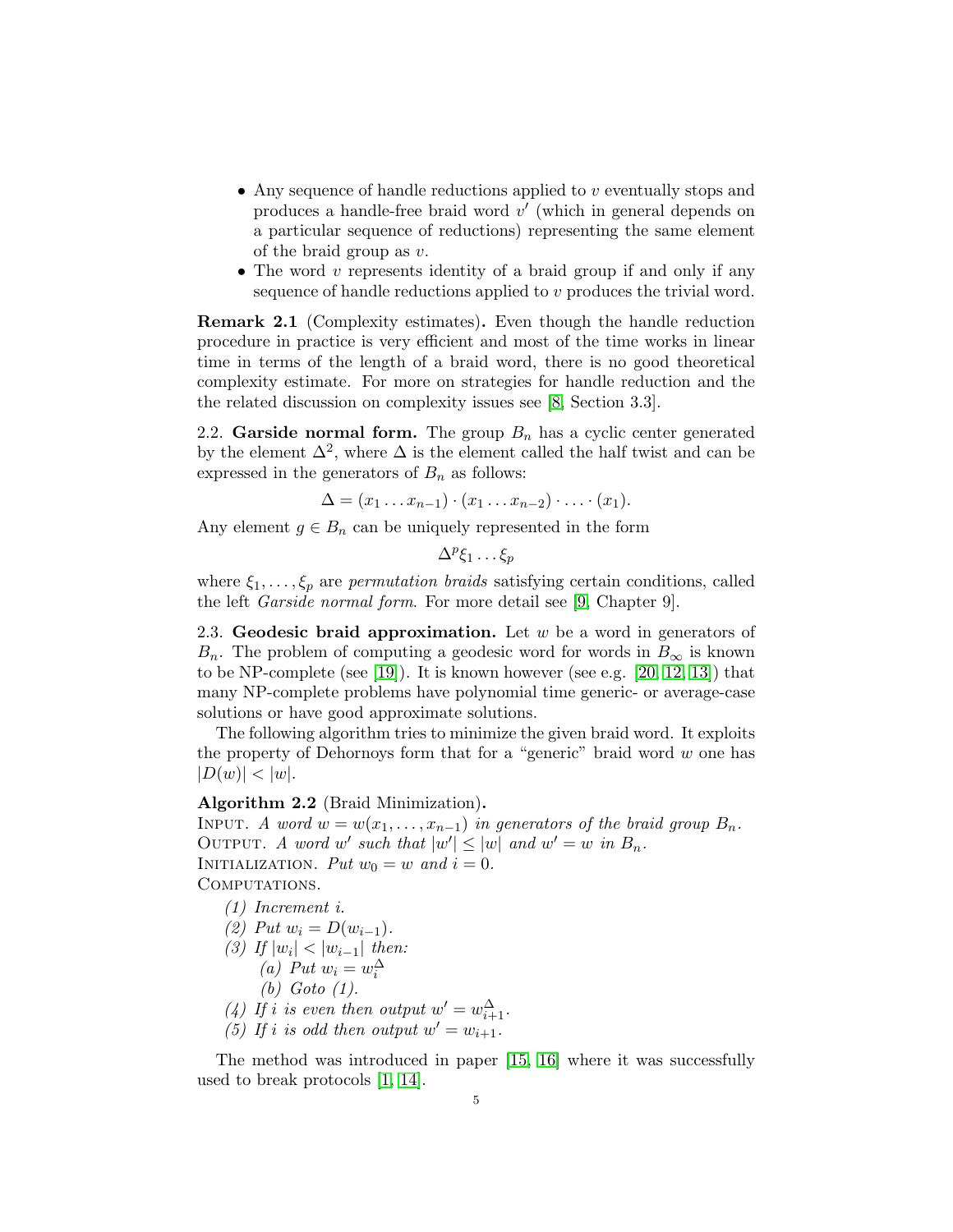<span id="page-5-0"></span>2.4. Colored Burau group. Fix a prime  $p$  and denote by  $R_n$  be the ring of Laurent polynomials in n variables  $\{t_1, \ldots, t_n\}$  with coefficients in  $\mathbb{F}_p$ . Let  $GL_n(R_n)$  be the group of invertible matrices over  $R_n$ . The symmetric group  $S_n$  naturally acts on  $\mathbf{GL}_n(R_n)$  by permuting the variables  $\{t_1, \ldots, t_n\}$ . The result of action of  $\sigma \in S_n$  on  $M \in GL_n(R_n)$  is denoted by  $M^{\sigma}$ . Recall that a semidirect product of  $\mathbf{GL}_n(R_n)$  and  $S_n$  is a group

$$
\mathbf{GL}_n(R_n) \rtimes S_n = \{ (M, \pi) \mid M \in \mathbf{GL}_n(R_n) \text{ and } \pi \in S_n \},
$$

equipped with the operation

$$
(M_1, \sigma_1) \cdot (M_2, \sigma_2) = (M_1 M_2^{\sigma_1}, \sigma_1 \sigma_2).
$$

Define  $n-1$   $n \times n$ -matrices over polynomials in variables  $\bar{t} = \{t_1, \ldots, t_n\}$ :

$$
C_1(t_1) = \begin{pmatrix} -t_1 & 1 & 0 \\ 0 & 1 & 0 \\ \hline 0 & 0 & I_{n-2} \end{pmatrix} \text{ and } C_i(t_i) = \begin{pmatrix} I_{i-2} & 0 & 0 & 0 & 0 \\ 0 & 1 & 0 & 0 & 0 \\ 0 & t_i & -t_i & 1 & 0 \\ \hline 0 & 0 & 0 & 1 & 0 \\ \hline 0 & 0 & 0 & 0 & I_{n-i-1} \end{pmatrix}
$$

for  $2 \leq i \leq n-1$ .

**Lemma.** A map  $\varphi$  on the generators  $x_1, \ldots, x_{n-1}$  of  $B_n$ :

$$
x_i \overset{\varphi}{\mapsto} (C_i(t_i), \pi_i),
$$

where  $\pi_i = (i, i + 1) \in S_n$ , extends into a group homomorphism.

The group  $\langle (C_1(t_1), \pi_1), \ldots, (C_{n-1}(t_{n-1}), \pi_{n-1})\rangle$  is called the *colored Bu*rau representation of  $B_n$  and is denoted by  $CB_n$ .

2.5. Action of  $CB_n$  on a certain finite set. Fix n nontrivial elements  $\tau_1, \ldots, \tau_n \in \mathbb{F}_p$  termed t-values and define a group homomorphism

$$
\epsilon: \mathbf{GL}_n(R_n) \to \mathbf{GL}_n(\mathbb{F}_p),
$$

that for each *i* replaces  $t_i$  with the value  $\tau_i$ . For  $(m, \sigma) \in \mathbf{GL}_n(\mathbb{F}_p) \times S_n$  and  $(C, \rho) \in CB_n$  define

$$
(m, \sigma) \star (C, \rho) = (m \cdot \epsilon(C^{\sigma}), \sigma \rho),
$$

which defines an action of  $CB_n$  on  $GL_n(\mathbb{F}_p) \times S_n$  and, hence, an action of  $B_n$  on  $\mathbf{GL}_n(\mathbb{F}_p)\times S_n$ . We say that  $(m_1,t_1)$  and  $(m_2,t_2)$  in  $CB_n \star$ -commute if the equality

$$
(\epsilon(m_1), s_1) \star (m_2, s_2) = (\epsilon(m_2), s_2) \star (m_1, s_1)
$$

holds.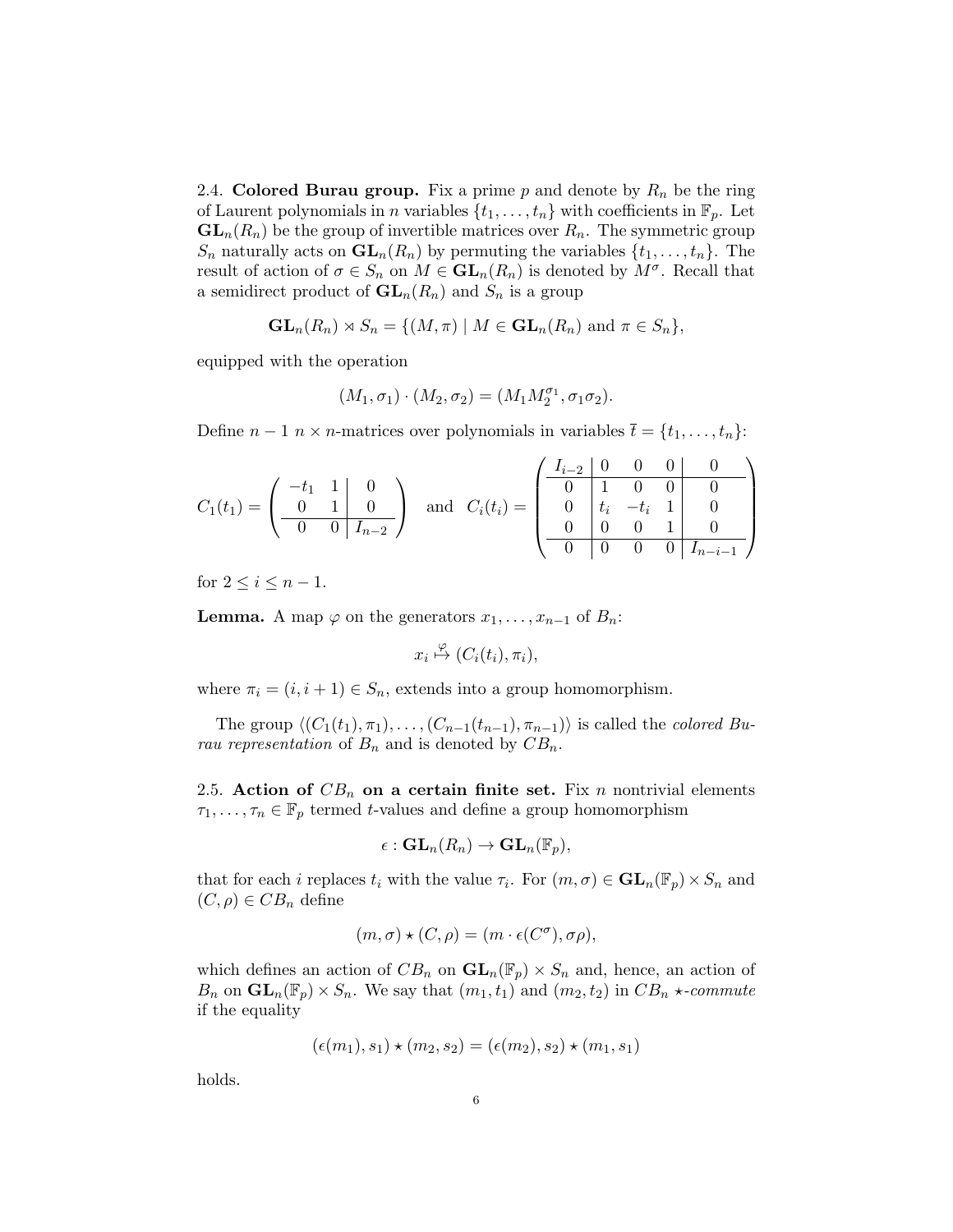## 3. THE PROTOCOL

Before the parties perform actual transmissions the following data is being prepared by the Third Trusted Party (TTP).

- A matrix  $m_0 \in GL_n(\mathbb{F}_p)$  which has an irreducible characteristic polynomial over  $\mathbb{F}_p$ . The choice of  $m_0$  is not relevant for the purposes of this paper, we refer the reader to [\[2\]](#page-15-2) for more information on how  $m_0$  can be generated randomly.
- $\star$ -commuting subgroups  $A = \langle w_1, \ldots, w_{\gamma} \rangle$  and  $B = \langle u_1, \ldots, u_{\gamma} \rangle$  of the group  $CB_n$ . We want to point out that the elements  $w_i$  and  $v_i$  are given to us as products of generators of  $CB_n$  and there inverses, i.e., as formal words in group alphabet  $\{g_1, \ldots, g_{n-1}\}$ . We prefer this form because it allows us to avoid time consuming matrix multiplication in  $\mathbf{GL}_n(R_n)$ .

Both the matrix  $m_0$  and subgroups A and B can be chosen only once. Now, the public and private keys are chosen as follows:

Alice's Private Key: is a pair which consists of a matrix of the form

$$
n_a = l_1 m_0^{\alpha_1} + l_2 m_0^{\alpha_2} + \ldots + l_r m_0^{\alpha_r} \in \mathbf{GL}_n(\mathbb{F}_p)
$$

(where  $l_1, \ldots, l_r \in \mathbb{F}_p$  and  $r, \alpha_1, \ldots, \alpha_r \in \mathbb{Z}^+$ ) and a random sequence  $w_{i_1}^{\varepsilon_1}$  $\zeta_1^{\varepsilon_1}, \ldots, \omega_{i_m}^{\varepsilon_m}$  of generators of A and their inverses. Alice's Public Key: is an element

$$
A_{public} = (n_a, id) \star w_{i_1}^{\varepsilon_1} \star \ldots \star w_{i_m}^{\varepsilon_m} \in \mathbf{GL}_n(\mathbb{F}_p) \times S_n.
$$

Recall that each  $w_{i_k}$  is given as a formal product of the generators of G. To perform the  $\star$ -operation efficiently one should not directly compute  $w_{i_k}$ , but consequently apply the factors of  $w_{i_k}$  to the argument.

Bob's Private Key: is a pair which consists of a matrix of the form

$$
n_b = l'_1 m_0^{\beta_1} + l'_2 m_0^{\beta_2} + \ldots + l'_{r'} m_0^{\beta_{r'}} \in \mathbf{GL}_n(\mathbb{F}_p)
$$

(where  $l'_1, \ldots, l'_{r'} \in \mathbb{F}_p$  and  $r', \beta_1, \ldots, \beta_{r'} \in \mathbb{Z}^+$ ) and a random sequence  $v_{i_1}^{\delta_1}$  $\frac{\delta_1}{j_1},\ldots, \allowbreak v_{j_l}^{\delta_l}$  $j_l^{\mathfrak{d}_l}$  of generators of B and their inverses. Bob's Public Key: is a pair

$$
B_{public} = (n_b, id) \star v_{j_1}^{\delta_i} \star \ldots \star v_{j_l}^{\delta_l} \in \mathbf{GL}_n(\mathbb{F}_p) \times S_n.
$$

Again, each  $v_{j_k}$  is given as a formal product of the generators of  $CB_n$ . To perform the  $\star$ -operation efficiently one should not directly compute  $v_{j_k}$ , but consequently apply the factors of  $v_{j_k}$  to the argument.

**The shared key:** is an element of  $\mathbf{GL}_n(\mathbb{F}_p) \times S_n$  obtained by Alice in the form

$$
[(n_a, id) \cdot B_{public}] \star w_{i_1}^{\epsilon_1} \star \ldots \star w_{i_m}^{\epsilon_m}
$$

and by Bob in the form

$$
[(n_b, id) \cdot A_{public}] \star v_{j_1}^{\delta_i} \star \ldots \star v_{j_l}^{\delta_l}.
$$

It requires a little work to prove that the obtained elements are indeed equal in  $\mathbf{GL}_n(\mathbb{F}_p)$ . We omit the proof.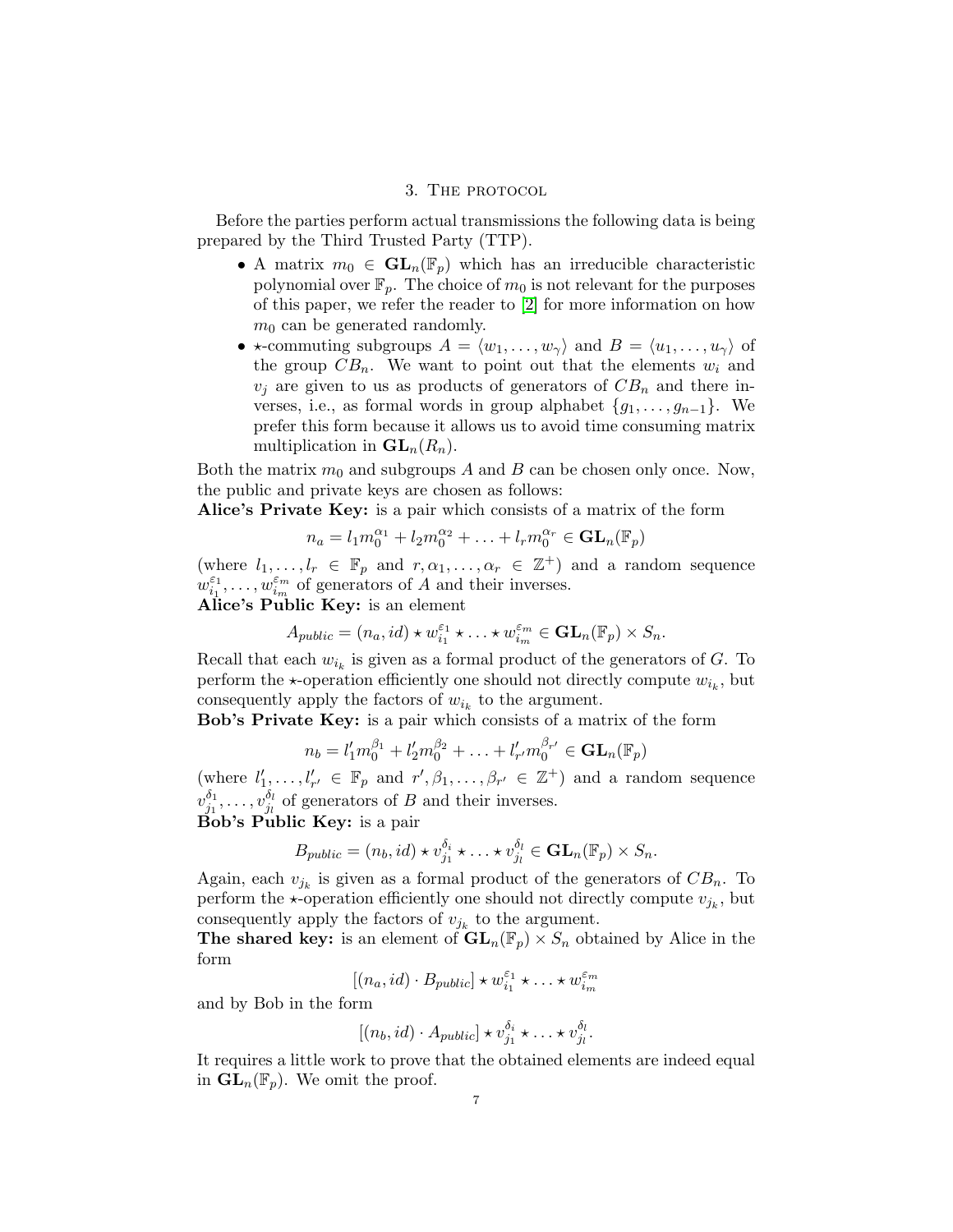3.1. TTP algorithm. The cornerstone part of the proposed key exchange is the choice of  $\star$ -commuting subgroups of the group  $CB_n$ . For that one can generate commuting subgroups A and B in  $B_n$  and map them into  $CB_n$ using the epimorphism  $\varphi$  defined in Section [2.4.](#page-5-0) The subgroups  $\varphi(A)$  and  $\varphi(B)$  commute. Moreover, for any choice of  $\epsilon$  the subgroups  $\varphi(A)$  and  $\varphi(B)$ ?-commute.

Since  $\Delta^2$  is a central element, it follows that elements  $u, w$  commute in  $B_n$  if and only  $u\Delta^{2p}$  and  $w\Delta^{2r}$  do (for any  $p, r \in \mathbb{Z}$ ). Hence, we may always assume that the normal forms of the generators  $\{w_1, \ldots, w_{\gamma}\}\$  and  $\{v_1, \ldots, v_{\gamma}\}\$  have the exponent on  $\Delta$  equal to 0 or −1. When we say that we reduce a braid modulo  $\Delta^2$  we mean changing the  $\Delta$ -power of its Garside normal form to −1 or 0 depending on parity. The algorithm below (originally proposed in [\[2\]](#page-15-2)) generates two commuting subgroups in  $B_n$ .

# Algorithm 3.1. (TTP algorithm)

- (1) Choose two secret subsets  $BL = \{x_{l_1}, \ldots, x_{l_{\alpha}}\}, BR = \{x_{r_1}, \ldots, x_{r_{\beta}}\}$ of the set of generators of  $B_n$ , where  $|l_i - r_j| \geq 2$  for all  $1 \leq i \leq l_\alpha$ and  $1 \leq j \leq r_{\beta}$ .
- (2) Choose a secret element  $z \in B_n$ .
- (3) Choose words  $\{w_1, \ldots, w_{\gamma}\}\$  of bounded length over the generators BL.
- (4) Choose words  $\{v_1, \ldots, v_{\gamma}\}\$  of bounded length over the generators BR.
- (5) For each  $i = 1, \ldots, \gamma$ :
	- (a) calculate the left normal form of  $zw_iz^{-1}$  and reduce the result modulo  $\Delta^2$ ;
	- (b)  $put w_i'$  to be a braid word corresponding to the element calculated in  $(a)$ ;
	- (c) calculate the left normal form of  $zv_iz^{-1}$  and reduce the result modulo  $\Delta^2$ ;
	- (d) put  $v_i'$  to be a braid word corresponding to the element calculated in  $(c)$ .
- (6) Publish the sets  $\{v'_1, \ldots, v'_{\gamma}\}\$ and  $\{w'_1, \ldots, w'_{\gamma}\}\$ .

TTP algorithm produces generators of two commuting subgroups in  $B_n$ . Alice and Bob apply epimorphism  $\varphi$  (defined in Section [2.4\)](#page-5-0) to obtain  $\star$ commuting subgroups.

3.2. Security assumptions. It was noticed in [\[2\]](#page-15-2) that if the conjugator  $z$  generated randomly by the TTP algorithm is known, then there exists an efficient linear attack on the scheme which is able to recover the shared key of the parties. The problem of recovering the exact  $z$  seems like a very difficult mathematical problem because it reduces to solving the system of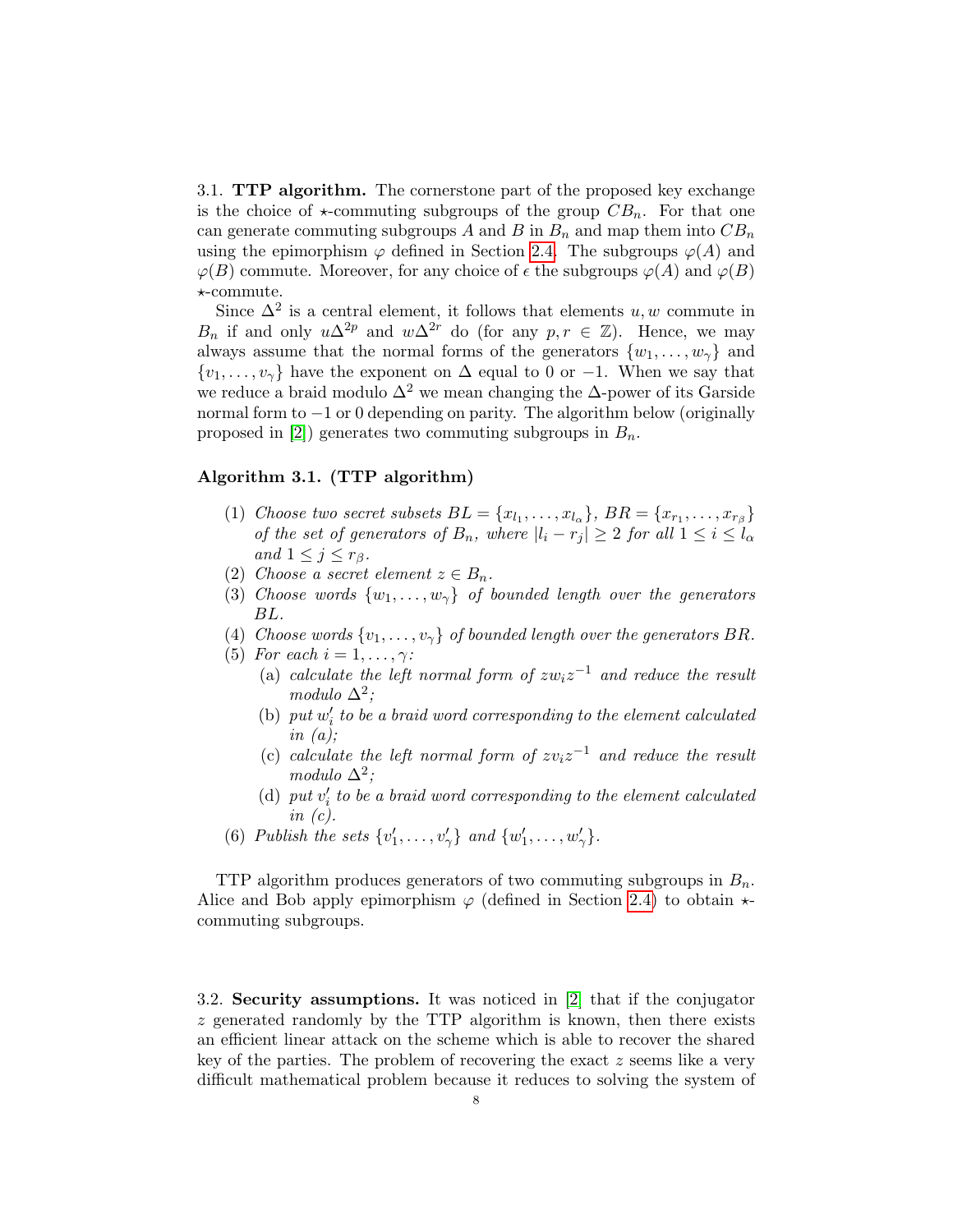equations

(1)  

$$
\begin{cases}\nw'_1 = \Delta^{2p_1} z w_1 z^{-1} \\
\cdots \\
w'_\gamma = \Delta^{2p_\gamma} z w_\gamma z^{-1} \\
v'_1 = \Delta^{2r_1} z v_1 z^{-1} \\
\cdots \\
v'_\gamma = \Delta^{2r_\gamma} z v_\gamma z^{-1}\n\end{cases}
$$

which has too many unknowns, since only left hand sides (i.e., elements  $w'_1, \ldots, w'_{\gamma}, v'_1, \ldots, v'_{\gamma}$  are known. Hence, it might be difficult to find the original z.

It was noticed in [\[18\]](#page-15-0) that one does need to use exactly the same z to apply the linear attack  $[2, Section 6]$  $[2, Section 6]$ . In fact, any solution  $z'$  of the problem stated below plays a role of a conjugator z.

Simultaneous conjugacy separation search problem in  $B_n$  (SCSSP). For tuples  $\{v'_1, \ldots, v'_\gamma\}$  and  $\{w'_1, \ldots, w'_\gamma\}$  find any  $z' \in B_n$  and

$$
p_1,\ldots,p_{\gamma},r_1,\ldots,r_{\gamma}\in\mathbb{Z}
$$

such that the words

$$
\{\Delta^{2p_1}z'^{-1}v'_1z',\ldots,\Delta^{2p_\gamma}z'^{-1}v'_\gamma z'\}
$$

and

$$
\{\Delta^{2r_1}z'^{-1}w'_1z',\ldots,\Delta^{2r_\gamma}z'^{-1}w'_\gamma z'\}
$$

can be expressed as words over two disjoint commuting subsets of generators of  $B_n$ .

SCSSP has little in common with the simultaneous conjugacy search problem often referenced in the papers on the braid group cryptography. The main difference is that in the conjugacy search problem both conjugate elements are available and the goal is to recover the secret conjugator. In case of SCSSP, only the left hand side of the equation is known. The problem was analyzed in [\[18\]](#page-15-0) with some limited success.

#### 4. THE ATTACK

In this paper we improve the results of [\[18\]](#page-15-0). The original form of the attack is deeply revised to work for very long keys. We updated all key components to achieve 100% success rate on the tested instances of the protocol. We also introduced several new components. The new attack works as follows for the given instance  $\{v'_1, \ldots, v'_{\gamma}\}, \{w'_1, \ldots, w'_{\gamma}\}\$  of the separation problem:

- (1) Multiply each word in the tuples  $\{v'_1, \ldots, v'_\gamma\}, \{w'_1, \ldots, w'_\gamma\}$  by an anticipated  $\Delta^2$ -power. See Section [4.2](#page-10-0) for more detail.
- (2) Enumerate conjugates of the instance  $\{v'_1, \ldots, v'_{\gamma}\}, \{w'_1, \ldots, w'_{\gamma}\}\$ using length-based heuristic:
	- (a) On each iteration pick an unchecked instance of the least total length.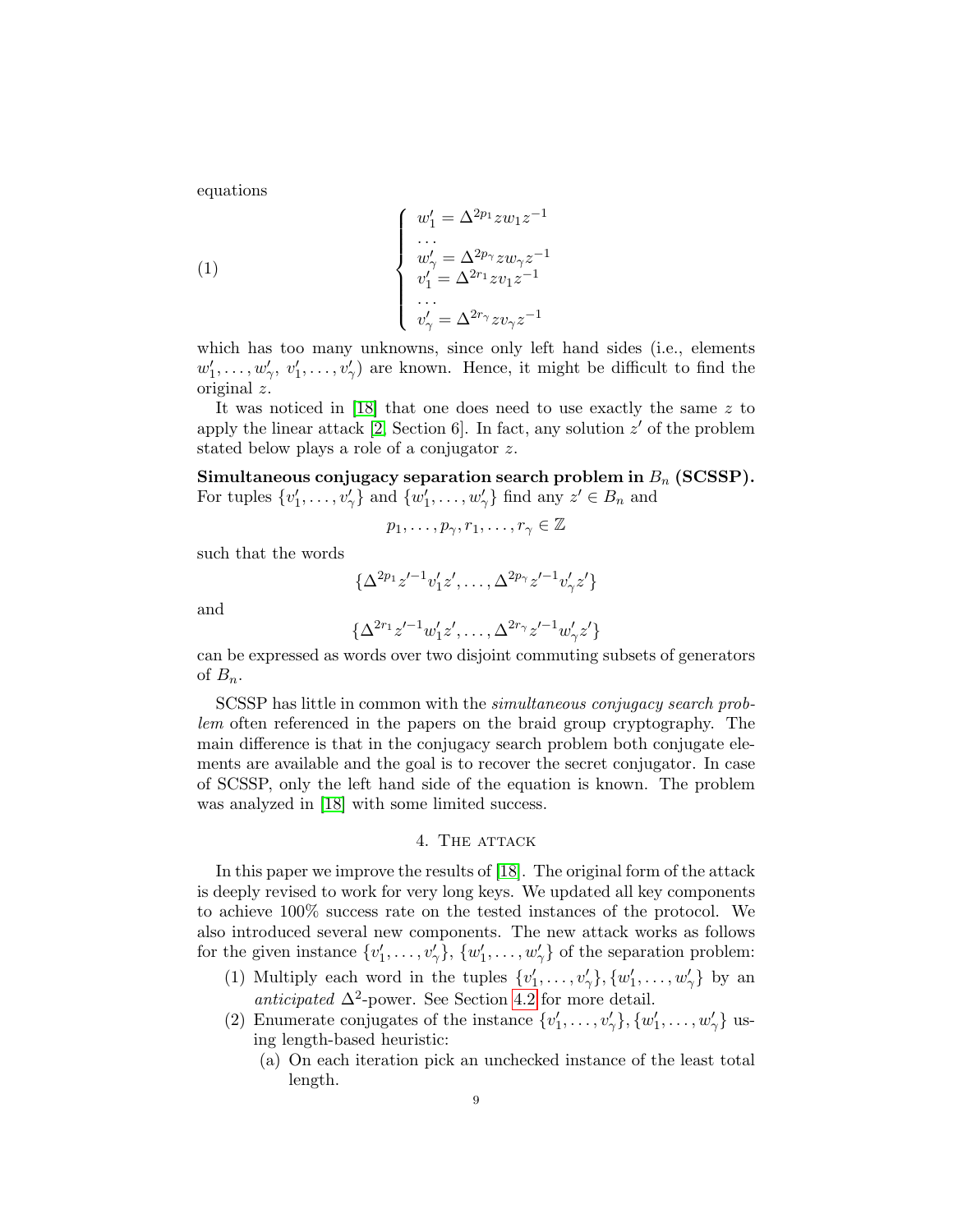- (b) Conjugate the instance by all generators  $x_i^{\pm 1}$  of  $B_n$  and save new instances (see Sections [4.3](#page-11-0) and [4.4\)](#page-11-1).
- (c) Termination condition (see Section [4.1\)](#page-9-0):
	- Claim success if separated tuples are found.
	- Accept failure when can not find separated tuples in an allocated time (set to 12 hours in our experiments).
- (d) If stuck (20 iterations with no length decrease):
	- Apply  $\Delta$ -fix if it is applicable. (see Section [4.5\)](#page-11-2).
	- If not, then restart enumeration of conjugates (see Section [4.6\)](#page-12-0).

Below we describe each component of the attack in detail.

<span id="page-9-0"></span>4.1. **Termination condition.** We say that tuples  $\{v_1, \ldots, v_{\gamma}\}\$  and  $\{w_1, \ldots, w_{\gamma}\}\$ are separated if the letters involved in  $v_1, \ldots, v_{\gamma}$  and the letters involved in  $w_1, \ldots, w_\gamma$  commute. One can compute the number of occurrences of each letter in each words and output the result as a table (with the total length on the right), below is an example for  $B_8$  with  $\gamma = 3$ :

|                                                      |  |  |  | $v1:$ [ 34. 52. 34. 0. 0. 0. 0.] -> 120            |  |
|------------------------------------------------------|--|--|--|----------------------------------------------------|--|
|                                                      |  |  |  | $v2:$ [ 33. 70. 33. 0. 0. 0. 0.] -> 136            |  |
|                                                      |  |  |  | $v3:$ [ 36. 46. 46. 0. 0. 0. 0.] -> 128            |  |
|                                                      |  |  |  |                                                    |  |
|                                                      |  |  |  | $w1:$ [ 0. 0. 0. 0. 28. 53. 39.] -> 120            |  |
|                                                      |  |  |  | $w2:$ [ 0. 0. 0. 0. 21. 43. 36.] $\rightarrow$ 100 |  |
| $w3:$ $[$ 0. 0. 0. 0. 36. 52. 28.] $\rightarrow$ 116 |  |  |  |                                                    |  |

It is clear that the tuples with a table as above are separated. Clearly, the program can declare success and stop when it gets an instance with two separated tuples.

Unfortunately, this condition turned out to be weak for tuples of long braid words. We apply braid-minimization to each word that often fails to remove some letters even when those letter can be removed. The original attack often was stuck with tuples of the following form:

v1: [ 0. 0. 0. 0.150.241.157.] -> 548 v2: [ 0. 0. 0. 0.168.199.125.] -> 492 v3: [ 0. 0. 0. 0.147.230.153.] -> 530  $w1:$  [139.226.133. 0. 0. 0. 0.] -> 498  $w2:$  [120.245.160. 3. 0. 0. 0.] -> 528 w3: [133.212.151. 0. 0. 0. 0.] -> 496

where the words appear to be "almost separated" with an exception of a single braid word  $w_2$ . But, experimenting with braid-minimization we noticed the following:

• Dehornoy handle-free form  $D(w)$  "favors" cancellations of lowerindexed letters in w;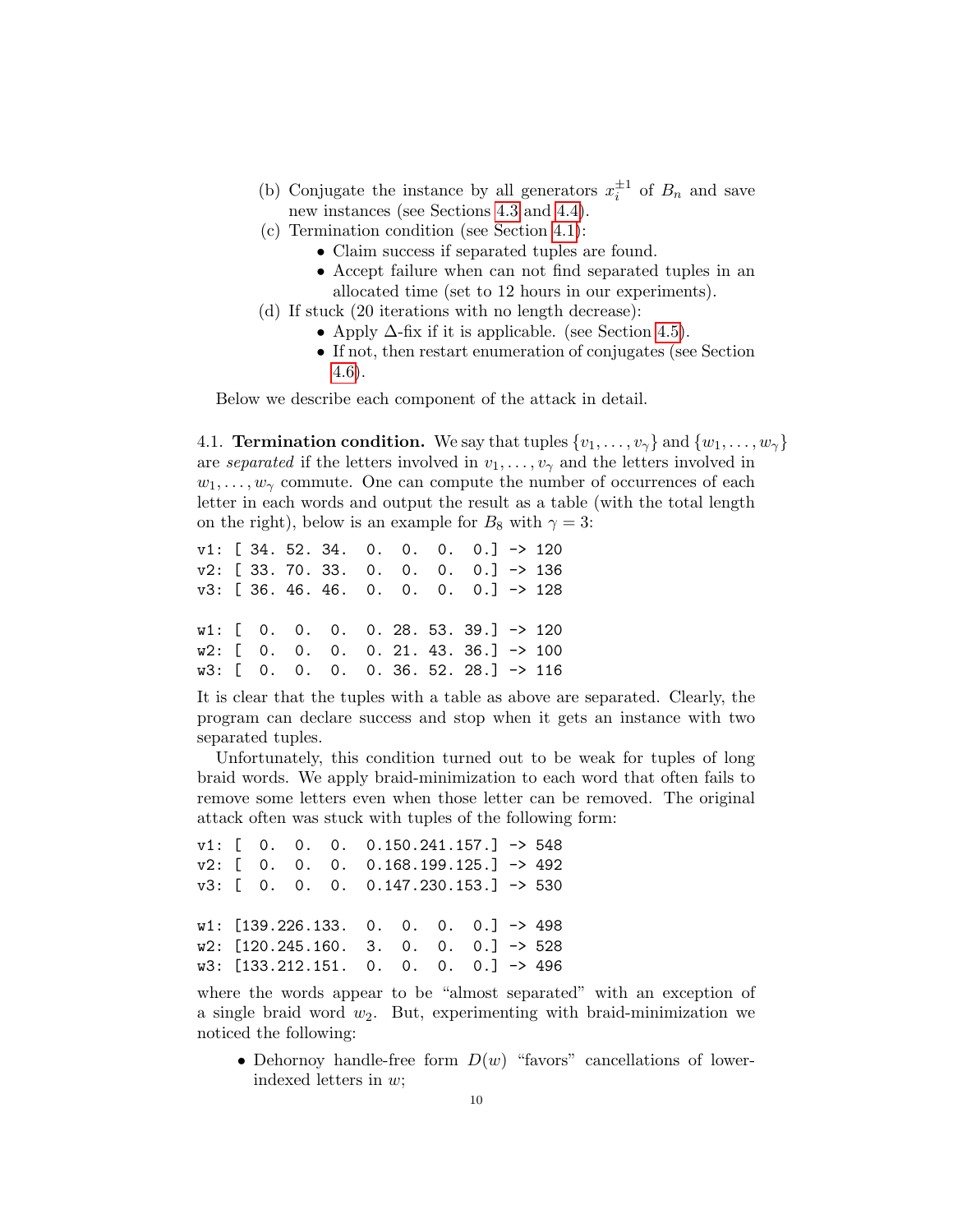• Dehornoy handle-free form  $\Delta D(\Delta^{-1}w\Delta)\Delta^{-1}$  "favors" cancellations of higher-indexed letters in w.

Our new termination condition uses this observation and checks if the following two conditions hold:

- $\{D(v_1), \ldots, D(v_{\gamma})\}$  and  $\{\Delta D(\Delta^{-1}w_1\Delta)\Delta^{-1}, \ldots, \Delta D(\Delta^{-1}w_{\gamma}\Delta)\Delta^{-1}\}$ are separated;
- $\{D(w_1), \ldots, D(w_{\gamma})\}$  and  $\{\Delta D(\Delta^{-1}v_1\Delta)\Delta^{-1}, \ldots, \Delta D(\Delta^{-1}v_{\gamma}\Delta)\Delta^{-1}\}$ are separated.

<span id="page-10-0"></span>4.2. Initial  $\Delta^2$ -power guess. Each word  $v'_i = \Delta^{2p_i} z v_i z^{-1}$  [and  $w_i$ ' resp.] is obtained from  $zv_iz^{-1}$  [ $zw_iz^{-1}$ ' resp.] by multiplying it by a  $\Delta^2$ -power. The initial step in our attack is an attempt to reconstruct the original values  $p_i$  and  $r_i$ .

There are several tools available for this task. The original paper [\[18\]](#page-15-0) used a length-aided heuristic to find the value of the dropped  $\Delta^2$ -power in  $v_i$ 's and  $w_i$ 's. Our new attack uses abelianization of  $B_n$  instead. Abelianization can be computed in linear time which is a huge advantage over braid-minimization. Recall that abelianization of  $B_n$  is a homomorphism

$$
\alpha: B_n \to B_n/B'_n = \langle x_1, \ldots, x_{n-1} \mid x_1 = \ldots = x_{n-1} \rangle \simeq \mathbb{Z},
$$

that in a given braid-word  $w$  counts the number of positive letters minus the number of negative letters. Observe that:

•  $\alpha(\Delta^2) = n(n-1)$ .

$$
\bullet \ \alpha(\Delta^{2p}zwz^{-1}) = pn(n-1) + \alpha(w).
$$

• The expected value of the abelianization value is:

$$
\mathbb{E}(|\alpha(w)|) \approx \sqrt{|w|},
$$

for a randomly uniformly generated braid-word w.

For instance, if  $n = 16$  and  $|w| = 1000$  we get  $\mathbb{E}(|\alpha(w)|) \approx 33$  and  $\alpha(\Delta^{2p}zwz^{-1}) =$  $240 \cdot p + \alpha(w)$ , which is a sum of the value  $\alpha(w)$  (expected to be relatively small) and a multiple of 240.

Using the observation above, it is natural to define an *anticipated*  $\Delta^2$ power for  $w_i'$  (and, similarly, for  $v_i'$ ) to be the number  $p_i'$  that minimizes the value of the abelianization  $|pn(n+1) + \alpha(w_i')|$ . Hence, the initial step of the attack performs the following:

- Compute  $p'_i \in \mathbb{Z}$  that minimizes the value  $|p'_i n(n+1) + \alpha(w'_i)|$  and i multiply  $w'_i$  by  $\Delta^{2p'_i}$ .
- Compute  $r'_i \in \mathbb{Z}$  that minimizes the value  $|r'_i n(n+1) + \alpha(v'_i)|$  and multiply  $v'_i$  by  $\Delta^{2r'_i}$ .

This procedure works as expected when  $|\alpha(w'_i)|, |\alpha(v'_i)| \leq \frac{1}{2}n(n-1)$ . Otherwise it produces a slightly incorrect value (fixed as described in Section [4.5\)](#page-11-2). The chance that the above inequality holds is higher for large values of the rank n.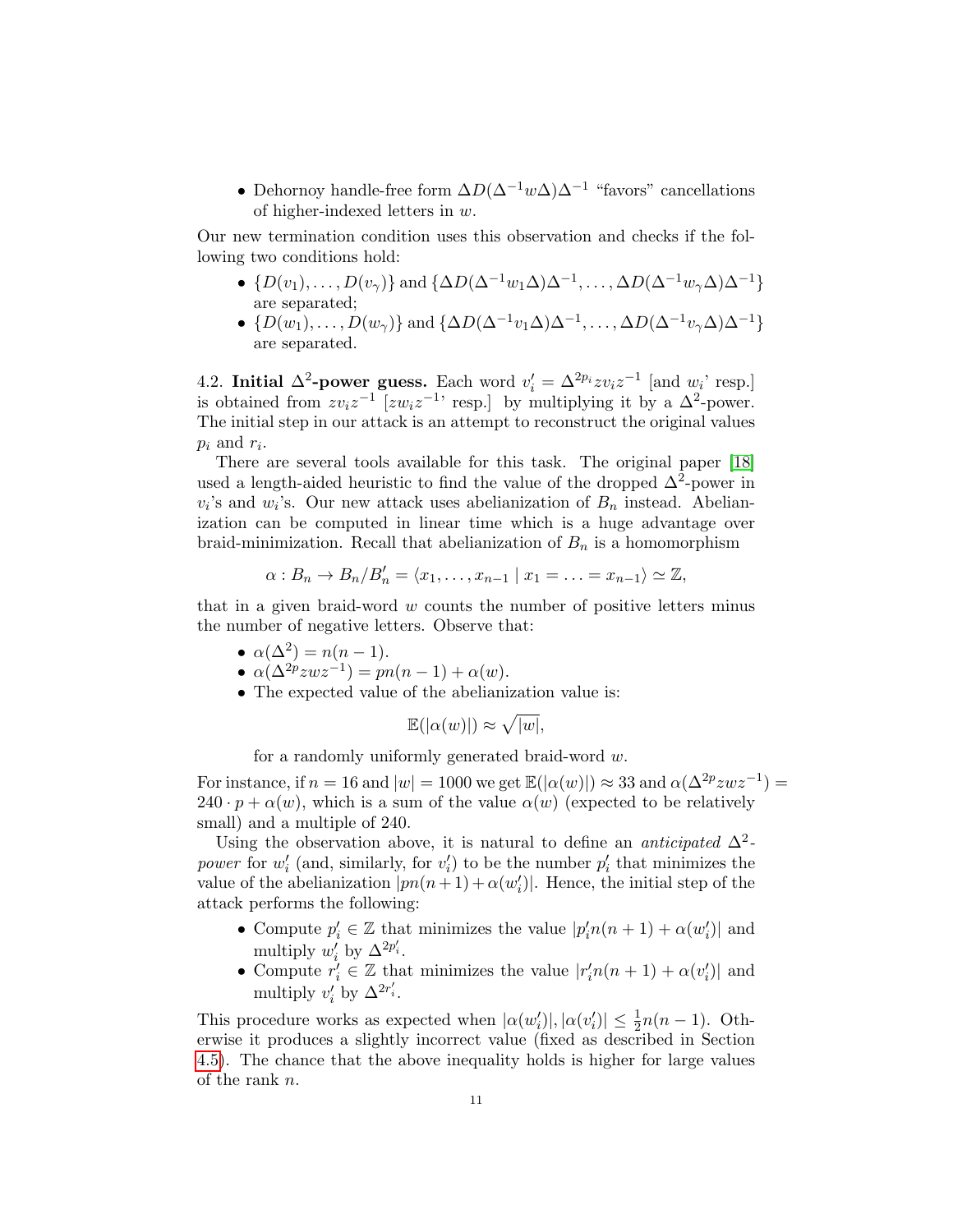<span id="page-11-0"></span>4.3. Producing new instances. On each iteration the program chooses an unchecked instance  $\{w_1, \ldots, w_{\gamma}\}\$  and  $\{v_1, \ldots, v_{\gamma}\}\$  of the least total length. The instance is conjugated by generators and their inverses  $x_1^{\pm 1}, \ldots, x_{n-1}^{\pm 1}$ .

$$
\{x_i^{\pm 1}w_1x_i^{\mp 1},\ldots,x_i^{\pm 1}w_\gamma x_i^{\mp 1}\},\{x_i^{\pm 1}v_1x_i^{\mp 1},\ldots,x_i^{\pm 1}v_\gamma x_i^{\mp 1}\},\
$$

to produce new equivalent instances of the conjugacy separation problem. The obtained words are minimized using braid-minimization and new instances are saved as unchecked.

<span id="page-11-1"></span>4.4. **Fast descend for long conjugators z.** Each iteration applies braidminimization to  $2\gamma \cdot 2(n-1)$  braid words (number of words in an instance times the number of generators and their inverses). For instance, if  $\gamma = 10$ ,  $n = 16$ , and  $|v_i| = |w_i| = |z| \approx 1000$ , then each iteration applies braidminimization to 600 words of length at least 1000 which is very time consuming. A heuristic search procedure that conjugates an instance by a single generator is expected to take at least  $|z| \approx 1000$  steps to reach the answer.

To make search more efficient we use the following trick. For an instance  $\{w_1, \ldots, w_{\gamma}\}\$  and  $\{v_1, \ldots, v_{\gamma}\}\$  we take the terminal segment x of  $w_1$  of length  $|w_1|/10$ , conjugate by x and add a new instance  $\{xw_1x^{-1}, \ldots, xw_\gamma x^{-1}\}\$ and  ${xv_1x^{-1}, \ldots, xv_\gamma x^{-1}}$  to the set of unchecked instances. This approach often decreases the total length of the instance by as much as 10–20% on several iterations in the beginning of heuristic descend.

<span id="page-11-2"></span>4.5. Fixing wrong  $\Delta^2$ -powers. As we mentioned in Section [4.2,](#page-10-0) the initial  $\Delta^2$ -power guess can produce an incorrect value and we do not have any tools to immediately recognize the mistake. Fortunately, we can recognize the problem deep inside our enumeration of conjugate instances. But first we need to introduce concepts of a crossing number and tuples separated modulo  $\Delta^2$ .

Recall that the *crossing number*  $c_{ij}$  of *i*th and *j*th strands in a braid w is the algebraic number of positive crossings of ith and jth strands minus the negative number of crossings of the same strands. The next lemma allows to find the value p in a braid of the form  $w\Delta^{2p}$ , where  $w \in \langle x_1, \ldots, x_k \rangle$ , by observing the crossing numbers. Its proof is trivial.

**Lemma 4.1.** If  $w \in \langle x_1, \ldots, x_k \rangle$ , then for  $w\Delta^{2p}$  we have:

<span id="page-11-3"></span>(2) 
$$
c_{ij} = 2p \text{ for every } 1 \leq i \leq n \text{ and every } j \geq k+2.
$$

We say that tuples  $\{v_1, \ldots, v_{\gamma}\}\$  and  $\{w_1, \ldots, w_{\gamma}\}\$  are separated modulo  $\Delta^2$  if

$$
v_i = \Delta^{2p_i} v_i^*
$$
 and  $w_i = \Delta^{2r_i} w_i^*$ ,

where  $\{v_1^*, \ldots, v_{\gamma}^*\}$  and  $\{w_1^*, \ldots, w_{\gamma}^*\}$  are separated tuples. Experimenting with the program, we noticed that length-based search of the conjugator achieved its goal even when  $\Delta^2$ -powers of some words are incorrect, i.e., the length-based heuristic separated the tuples modulo  $\Delta^2$ . That allows to use the formula [\(2\)](#page-11-3) and reconstruct the original  $\Delta^2$ -powers.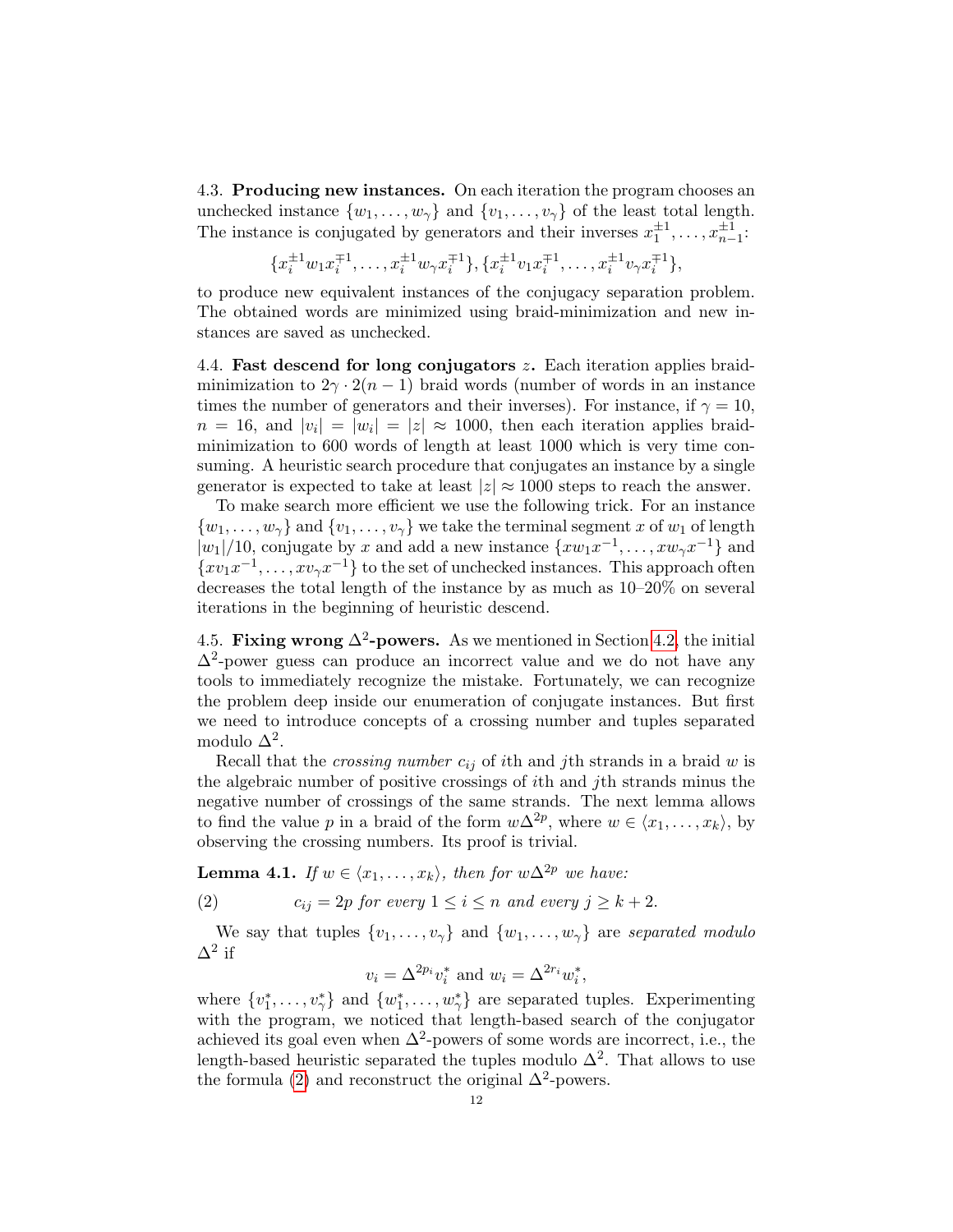This behavior is not surprising since  $\Delta^2$  is a central element. Multiplication of a word in an instance by  $\Delta^2$  and conjugating the instance by a generator are commuting actions, which means that recovery of  $\Delta^2$ -powers and finding a secret conjugator can be performed in any order.

<span id="page-12-0"></span>4.6. Restarting enumeration of conjugates. Testing the program we found several special instances with correct  $\Delta^2$ -powers that could not be minimized any further and did not produce separated tuples. Letter-distribution for those examples looked as in the example below:

 $[ 8. 8.192.291.186. 9. 4. ] \rightarrow 698$  $[ 6. 7.194.262.193. 9. 5. ] \rightarrow 676$  $[0 \ 0 \ 0.196.290.168 \ 0 \ 0 \ 0] \rightarrow 654$  $[$  4. 7.173.280.192. 15. 5.]  $\rightarrow$  676  $[4. 7. 10. 10.163.283.219.]$  -> 696  $[$  4. 7. 10. 10.173.252.204.] -> 660

Letters in the first tuple concentrate in the middle instead of being concentrated on the left or on the right. (Also, we have wrong values of  $\Delta^2$ -powers in the example above.) This type of distribution could be obtained by conjugating the instance by  $\delta$  (the fundamental braid in Birman-Ko-Lee form).

To solve those instances our current implementation aborts computation, conjugates the best obtained instance by a random word of length 500, and starts enumeration of conjugates again.

4.7. Parallel computations. The attack described above operates on tuples of braids. Most stages of the attack can be easily parallelized using basic tools of the standard  $C++$  library. For instance, the attack performs numerous conjugations of tuples by generators the of  $B_n$  followed by braid-minimization. In our implementation braid-minimization for each word  $w_1, \ldots, w_\gamma, v_1, \ldots, v_\gamma$  is run in parallel using std::thread. Using parallel computations we achieved eight-twelve times improved running time for some stages of the algorithm. See section [5](#page-12-1) for effective CPU usage numbers.

### 5. Experimental results

<span id="page-12-1"></span>To test success of our attack we performed series of experiments for randomly generated instances with  $|v_i| = |w_i| = |z| \approx 20, 50, 100, 200, 500, 1000$ in braid groups  $B_8, B_{12}, B_{16}, B_{20}$  with  $\gamma = 10$ . The program was 100% successful for each parameter set, see Table [1.](#page-13-0)

All braids were generated uniformly randomly as braid-words on standard generators  $x_1...x_{n-1}$  and their inverses. (We do not use any particular properties of braids, such as order of corresponding permutation, hence uniform approach is fair.) Using an appropriate conjugator, we may always assume that the sets BL and BR split the set of standard generators in two halves.

Experiments were performed on a machine with two 8-core 3.1 GHz Intel Xeon CPU E5-2687W and 64GB RAM. On average our implementation was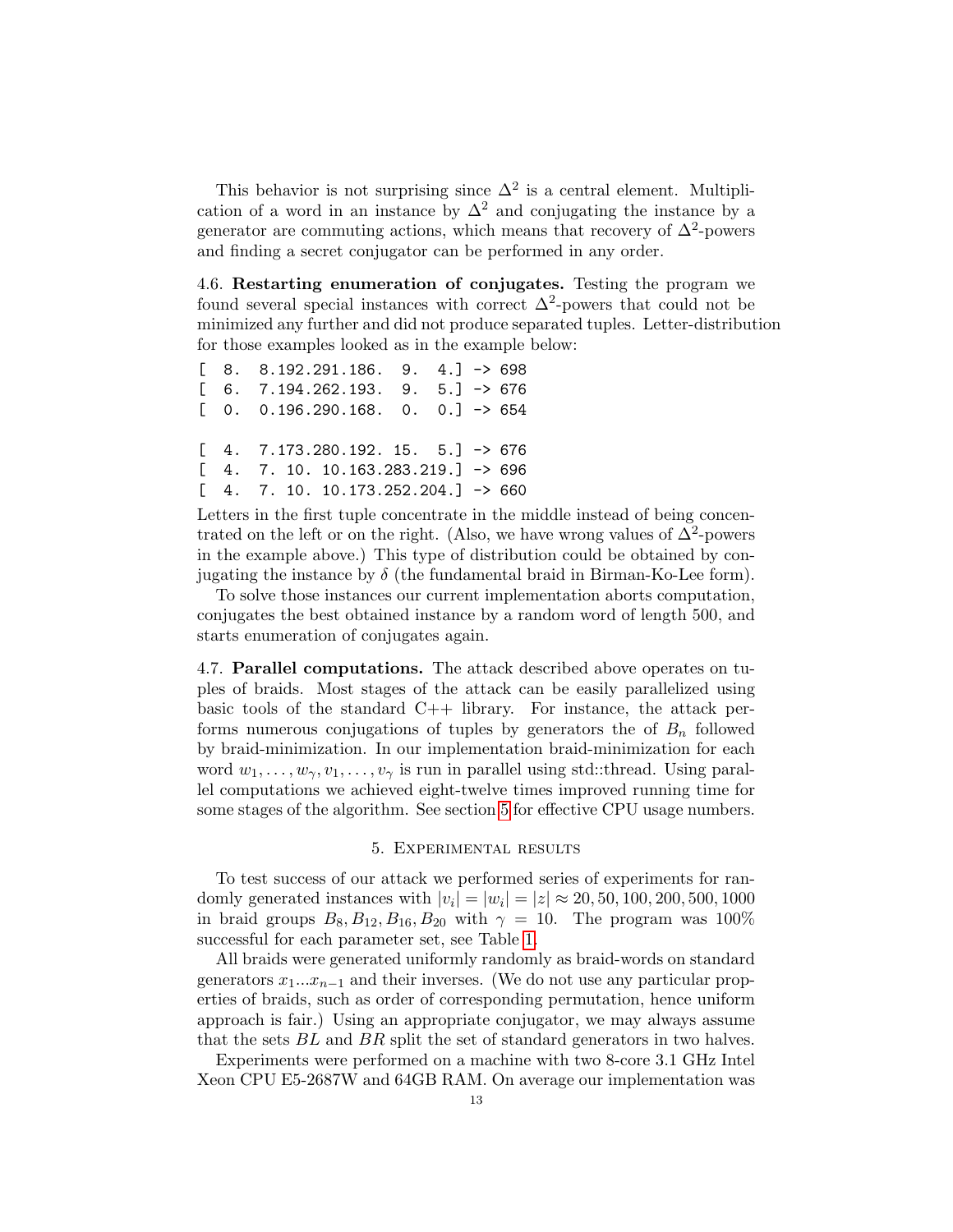<span id="page-13-0"></span>

|                                    | $B_8$   | $B_{12}$          | $B_{16}$          | $B_{20}$ |  |  |
|------------------------------------|---------|-------------------|-------------------|----------|--|--|
| $ v_i  =  w_i  =  z  \approx 20$   | $100\%$ | $100\%$           | $100\%$           | $100\%$  |  |  |
| $ v_i  =  w_i  =  z  \approx 50$   | 100\%   | $100\%$           | $100\%$           | 100\%    |  |  |
| $ v_i  =  w_i  =  z  \approx 100$  | $100\%$ | $100\%$           | $100\%$   $100\%$ |          |  |  |
| $ v_i  =  w_i  =  z  \approx 200$  | $100\%$ | $\mid 100\% \mid$ | $100\%$   $100\%$ |          |  |  |
| $ v_i  =  w_i  =  z  \approx 500$  |         | $100\%$ 100\%     | $100\%$ 100\%     |          |  |  |
| $ v_i  =  w_i  =  z  \approx 1000$ |         | $100\%$   $100\%$ | $100\%$   $100\%$ |          |  |  |
| TABLE 1. Success rate.             |         |                   |                   |          |  |  |

using 3 to 5 cores, with up to 12 cores at its peak. Memory usage was less than 2 GB for parameters  $|v_i| = |w_i| = |z| \approx 1000$  in  $B_{20}$ .

Table [2](#page-13-1) shows time (in minutes) our program spent on 100 randomly generated instance of the problem.

<span id="page-13-2"></span>Remark 5.1. Numbers in Table [2](#page-13-1) require some explanation. In the row for  $|v_i| = |w_i| = |z| \approx 200$  the value for  $B_8$  is greater than the values for  $B_{12}, B_{16}, B_{20}$ . It happens because the chance of a wrong  $\Delta^2$ -power guess is higher for smaller values of the rank n. On the other hand, for  $|v_i| = |w_i|$  $|z| \approx 500$  complexity of applying braid-minimization overwhelms the time the program spends to fix wrong  $\Delta^2$ -powers. We observe increasing values in the corresponding row.

|                                    | $B_8$                       | $B_{12}$ | $B_{16}$ | $B_{20}$ |
|------------------------------------|-----------------------------|----------|----------|----------|
| $ v_i  =  w_i  =  z  \approx 20$   | $\overline{2}$              | 0.1      | 0.3      | 0.2      |
| $ v_i  =  w_i  =  z  \approx 50$   | $\mathcal{D}_{\mathcal{L}}$ |          |          | 1        |
| $ v_i  =  w_i  =  z  \approx 100$  | $\mathbf{5}$                | 8        | 6        | 5        |
| $ v_i  =  w_i  =  z  \approx 200$  | 42                          | 26       | 34       | 16       |
| $ v_i  =  w_i  =  z  \approx 500$  | 246                         | 387      | 586      | 897      |
| $ v_i  =  w_i  =  z  \approx 1000$ | 1330                        | 3949     | 5342     | 9855     |

<span id="page-13-1"></span>Table 2. Time required to solve 100 random instances of the problem (in minutes). See Remark [5.1](#page-13-2) for discussion.

|                                    | $B_8$  | $B_{12}$ | $B_{16}$ | $B_{20}$ |
|------------------------------------|--------|----------|----------|----------|
| $ v_i  =  w_i  =  z  \approx 20$   | 3986   | 6244     | 9573     | 12586    |
| $ v_i  =  w_i  =  z  \approx 50$   | 10005  | 15842    | 21968    | 28576    |
| $ v_i  =  w_i  =  z  \approx 100$  | 20258  | 31485    | 43089    | 56229    |
| $ v_i  =  w_i  =  z  \approx 200$  | 41361  | 64291    | 86824    | 110392   |
| $ v_i  =  w_i  =  z  \approx 500$  | 103100 | 159551   | 218255   | 275611   |
| $ v_i  =  w_i  =  z  \approx 1000$ | 206835 | 320829   | 438238   | 556195   |

<span id="page-13-3"></span>Table 3. Average total length of an instance after length reduction.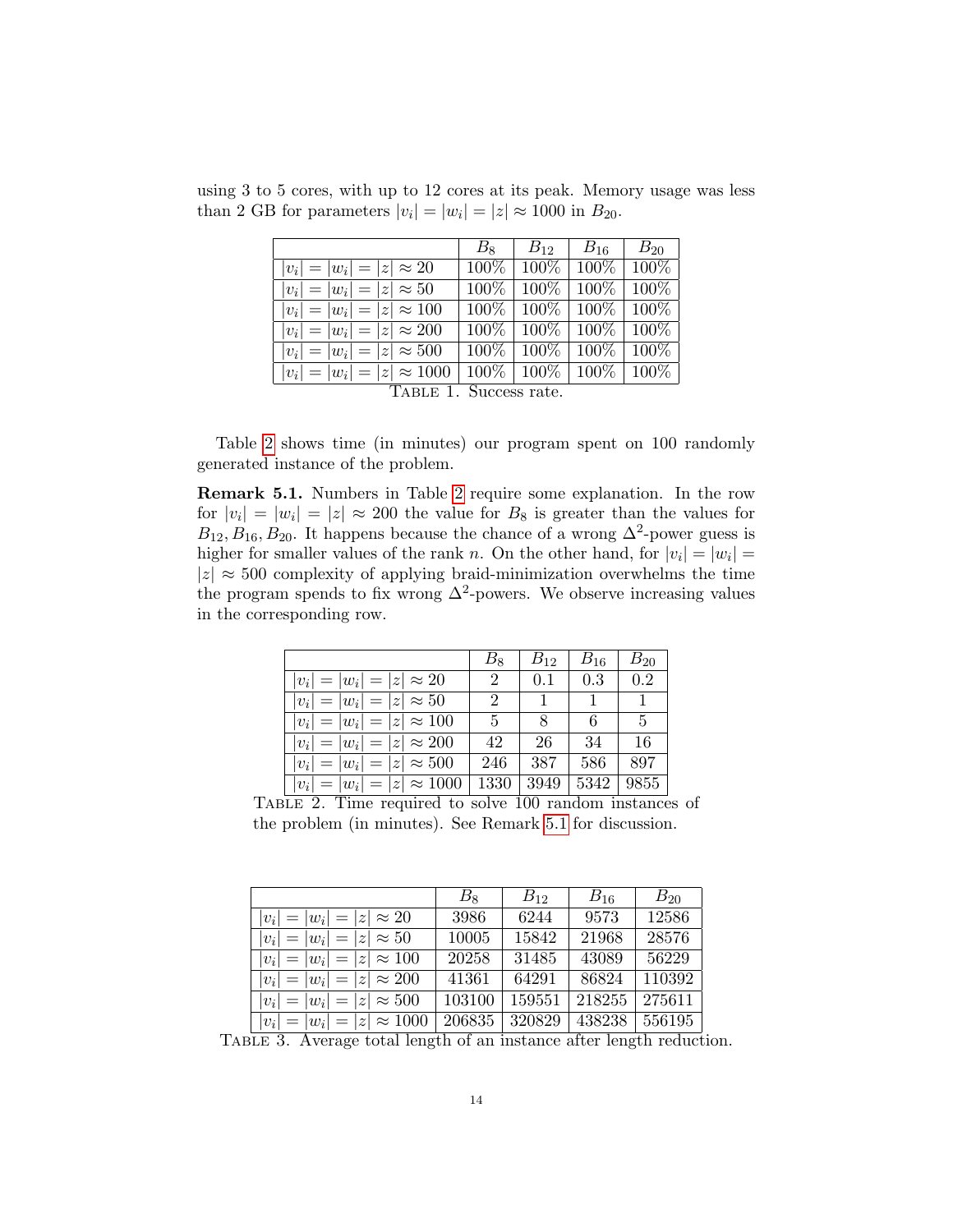|                                    | $B_8$  | $B_{12}$ | $B_{16}$ | $B_{20}$ |
|------------------------------------|--------|----------|----------|----------|
| $ v_i  =  w_i  =  z  \approx 20$   | 17708  | 31392    | 52102    | 72553    |
| $ v_i  =  w_i  =  z  \approx 50$   | 44449  | 79648    | 119565   | 164729   |
| $ v_i  =  w_i  =  z  \approx 100$  | 90000  | 158295   | 234520   | 324138   |
| $ v_i  =  w_i  =  z  \approx 200$  | 183754 | 323233   | 472556   | 636368   |
| $ v_i  =  w_i  =  z  \approx 500$  | 458041 | 802167   | 1187895  | 1588793  |
| $ v_i  =  w_i  =  z  \approx 1000$ | 918904 | 1613018  | 2385195  | 3206254  |

<span id="page-14-1"></span>TABLE 4. Average bit-size of instances.

Table [3](#page-13-3) shows average total length of the public tuples after length reduction:  $|v_1| + \ldots + |v_\gamma| + |w_1| + \ldots + |w_\gamma|$ . Table [4](#page-14-1) shows average total length of the public tuples after length reduction:  $(|v_1| + \ldots + |v_\gamma| + |w_1| + \ldots +$  $|w_{\gamma}| \cdot (\log_2(n) + 1).$ 

### 6. Conclusion

We showed that 100% of randomly generated instances of the conjugacy separation problem of length twice as long as originally proposed can be broken in less than two hours by a heuristic algorithm that operates based on "geometric tools" such as geodesic-length approximation, abelianization, and cross-numbers for braids. Our tools are not perfect (especially geodesiclength approximation that often gives far from optimal results), yet, they are sufficient for the task. We believe our algorithm has a lot of potential and can work for much longer instances of conjugacy separation problem (of course, some sufficient time should allocated to accommodate the increase). Our algorithm does not use any special assumptions on the given inputs except those described in the original paper [\[2\]](#page-15-2). This shows that the original protocol described in [\[2\]](#page-15-2) cannot provide a significant level of security.

Our attack gives a very important tool. Most group-theoretic protocols (even those that use non-abelian platform groups) require a choice of commuting elements (that's the case for the "ancient" Ko-Lee protocol, for CBKAP, and for very recent protocols such as Kayawood [\[4\]](#page-15-18). Typically, choice of commuting elements is done by picking two "naturally commuting" subgroups  $(L_n$  and  $U_n$  in braids) and then conjugating them with some mixing conjugator. "Naturally commuting" subgroups are typically bad as they nontrivially act on some disjoint spaces and the action of the shared key can be reconstructed based on public keys (that's the case for E-multiplication). Our paper shows that using a mixing conjugator does not help: given two conjugated (braid-)tuples we can always conjugate them back to "naturally commuting" subgroups and recover the shared key.

# **REFERENCES**

<span id="page-14-0"></span>[1] I. Anshel, M. Anshel, and D. Goldfeld. An algebraic method for public-key cryptography. Math. Res. Lett., 6(3-4):287–291, 1999.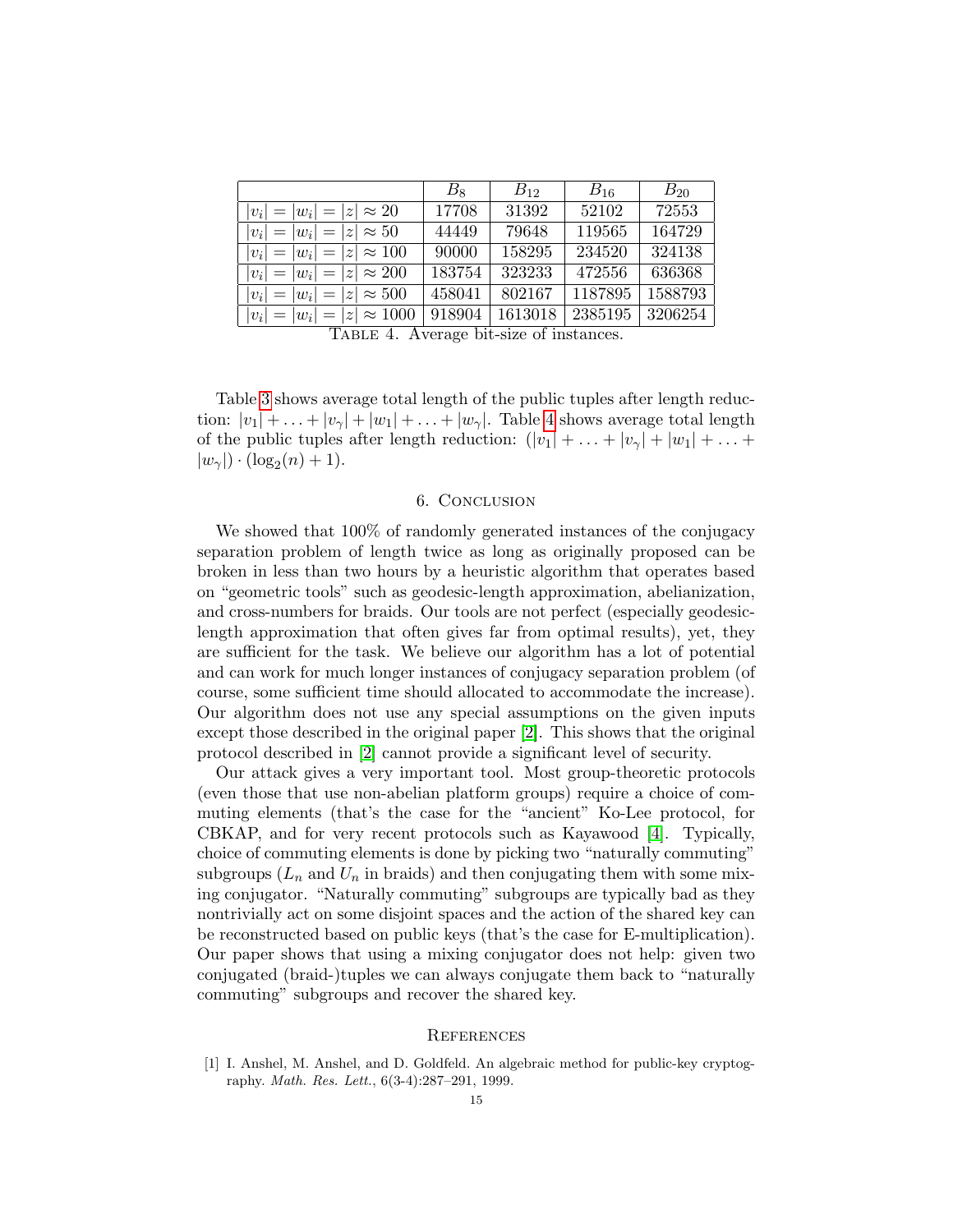- <span id="page-15-2"></span>[2] I. Anshel, M. Anshel, D. Goldfeld, and S. Lemieux. Key agreement, the algebraic eraser<sup>TM</sup>, and lightweight cryptography. In Algebraic Methods in Cryptography, volume 418 of Contemporary Mathematics, pages 1–34. American Mathematical Society, 2006.
- <span id="page-15-6"></span>[3] I. Anshel, D. Atkins, D. Goldfeld, and P. Gunnells. Defeating the Ben-Zvi, Blackburn, and Tsaban Attack on the Algebraic Eraser. preprint. Available at arXiv:1601.04780v1 [cs.CR], 20126.
- <span id="page-15-18"></span>[4] I. Anshel, D. Atkins, and P. Goldfeld, D. Gunnels. Kayawood, a Key Agreement Protocol. Preprint. Available at <https://eprint.iacr.org/2017/1162> (version: 30- Nov-2017), 2017.
- <span id="page-15-5"></span>[5] A. Ben-Zvi, S. Blackburn, and B. Tsaban. A practical cryptanalysis of the algebraic eraser. In Advances in Cryptology – CRYPTO 2016, volume 9814 of Lecture Notes Comp. Sc., pages 179–189, Berlin, 2016. Springer.
- <span id="page-15-1"></span>[6] CRyptography And Groups (CRAG) C++ Library. Available at [https://github.](https://github.com/stevens-crag/crag) [com/stevens-crag/crag](https://github.com/stevens-crag/crag).
- <span id="page-15-9"></span>[7] P. Dehornoy. A fast method for comparing braids. Adv. Math., 125:200–235, 1997.
- <span id="page-15-10"></span>[8] P. Dehornoy, I. Dynnikov, D. Rolfsen, and B. Wiest. Why are braids orderable? Societe Mathematique De France, 2002.
- <span id="page-15-11"></span>[9] D. B. A. Epstein, J. W. Cannon, D. F. Holt, S. V. F. Levy, M. S. Paterson, and W. P. Thurston. *Word processing in groups*. Jones and Bartlett Publishers, 1992.
- <span id="page-15-4"></span>[10] D. Goldfeld and P. Gunnells. Defeating the Kalka-Teicher-Tsaban linear algebra attack on the Algebraic Eraser. preprint. Available at eprint 1202.0598, 2012.
- <span id="page-15-3"></span>[11] A. Kalka, M. Teicher, and B. Tsaban. Short expressions of permutations as products and cryptanalysis of the algebraic eraser. Adv. Appl. Math., 49:57–76, 2012.
- <span id="page-15-14"></span>[12] I. Kapovich, A. G. Miasnikov, P. Schupp, and V. Shpilrain. Generic-case complexity, decision problems in group theory and random walks. J. Algebra, 264:665–694, 2003.
- <span id="page-15-15"></span>[13] I. Kapovich, A. Myasnikov, P. Schupp, and V. Shpilrain. Average-case complexity and decision problems in group theory. Adv. Math., 190:343–359, 2005.
- <span id="page-15-8"></span>[14] K. H. Ko, S. J. Lee, J. H. Cheon, J. W. Han, J. Kang, and C. Park. New publickey cryptosystem using braid groups. In Advances in Cryptology – CRYPTO 2000, volume 1880 of Lecture Notes Comp. Sc., pages 166–183, Berlin, 2000. Springer.
- <span id="page-15-16"></span>[15] A. G. Miasnikov, V. Shpilrain, and A. Ushakov. A practical attack on some braid group based cryptographic protocols. In Advances in Cryptology – CRYPTO 2005, volume 3621 of Lecture Notes Comp. Sc., pages 86–96, Berlin, 2005. Springer.
- <span id="page-15-17"></span>[16] A. G. Miasnikov, V. Shpilrain, and A. Ushakov. Random subgroups of braid groups: an approach to cryptanalysis of a braid group based cryptographic protocol. In Advances in Cryptology – PKC 2006, volume 3958 of Lecture Notes Comp. Sc., pages 302–314, Berlin, 2006. Springer.
- <span id="page-15-7"></span>[17] A. G. Miasnikov, V. Shpilrain, and A. Ushakov. Non-Commutative Cryptography and Complexity of Group-Theoretic Problems. Mathematical Surveys and Monographs. AMS, 2011.
- <span id="page-15-0"></span>[18] A. D. Myasnikov and A. Ushakov. Cryptanalysis of Anshel-Anshel-Goldfeld-Lemieux key agreement protocol. Groups Complex. Cryptol., 1:263–275, 2009.
- <span id="page-15-12"></span>[19] M. Paterson and A. Razborov. The set of minimal braids is co-NP-complete. J. Algorithms, 12:393–408, 1991.
- <span id="page-15-13"></span>[20] J. Wang. Average-case completeness of a word problem for groups. In Proceedings of the twenty-seventh annual ACM symposium on Theory of computing, STOC '95, pages 325–334. ACM, 1995.